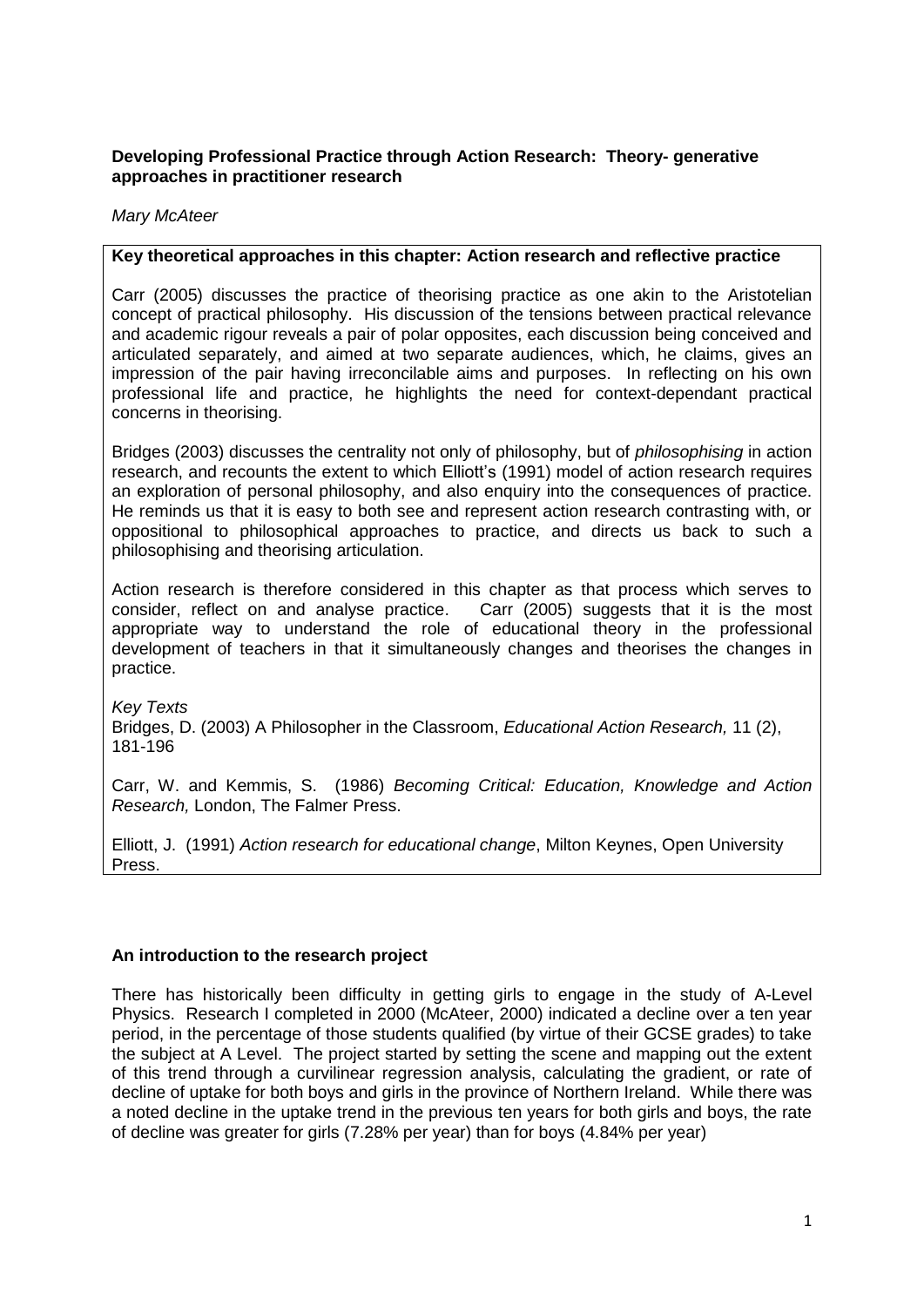The project sought to understand some of the reasons for this province-wide trend through both historical analysis and contemporary exploration. Following this, I attempted to address these concerns on a small scale through a classroom-based action research project in my own classroom.

During an initial (reconnaissance) period, interviews were carried out in a sample of three secondary schools to gain a wide perspective on perceptions and experiences of, and attitudes to, physics and physics education. Ten teachers and sixteen students were interviewed through audio-recorded semi-structured interviews. In addition, a range of classroom observations was undertaken, data on student perceptions of and attitudes to (physical) science education were collected via the Weinreich-Haste (1981) sentence completion test, and the Mead and Metraux (1957) *Draw a Scientist* (DAST) test, student focus groups were convened, and school-based documentation and other legislative documents examined. The sentence completion test required children to complete sentences in relation to their perceptions of scientists, reasons they would or would not like to be a scientist, and reasons they would or would not like to marry a scientist, while the DAST asks that children to draw freely an image of a scientist. Finally, a reflective diary was kept throughout the study as a means to produce a running commentary on the project, to record observations, and crucially, in a theory building approach, a space in which to become initially analytic, spot emergent themes and theoretical insights, and hence continuously review and refine the research approach.

Alongside this 'field' research, analysis of the curriculum documentation, and historical evidence on the evolution of science as a professional and educational activity revealed that the post-1988 reform curriculum drew heavily on a model of science rooted in the  $19<sup>th</sup>$ century, where mathematical (rather than biological) sciences were of prime importance, and were indeed, its public "face". The role of women in the practice of science and science education was limited, partly because of women's limited access to the school system, but also because of social mores and norms which suggested that elements of science were inappropriate for them in terms of intellectual challenge (women being considered at the time intellectually inferior to men), social and moral challenge (in that women's participation would challenge the' normal' domestic function of women, and disrupt social structures) and challenges of moral decency (where meetings of natural history groups might discuss reproduction or other intimate matters deemed inappropriate for women). The British Association for the Advancement of Science (BAAS) at the start of the  $19<sup>th</sup>$  century was governed by men, and rules regarding admission made by these men. Women therefore, were granted limited access, but had no voting rights through which to change the limitations placed on their membership (Phillips, 1990). Thus, an historical analysis was suggestive of a model of science based on a logic of certainty and rules, an epistemology that was considered 'difficult' and structures which were exclusive of women.

Students in the interviews, described physics to me as difficult, rule-bound, overly mathematicised, and irrelevant to their lives. Classroom observations, followed by student focus groups revealed a pedagogy of "direction", where investigative science (a central strand of science curricula) was taught in a formulaic way, with students being (often subtly, and unrecognised by teachers) encouraged to get "right" answers. Many very able students found the experience of physics education lacked creativity and bore little relation to the things in life that interested them. Despite children in the study having female science and physics teachers, there was a clear stereotyping of scientists as male, devoid of emotion, and obsessed with their work. (There seemed to be a separation of the role of scientist and science teacher, which is something the study at that stage did not pursue further).

As a physics teacher at the time, I was concerned that students found physics education such a negative experience, and wanted to ameliorate this. Action research, described by Elliott (1991) as an approach whose fundamental aim is to improve practice, seemed a way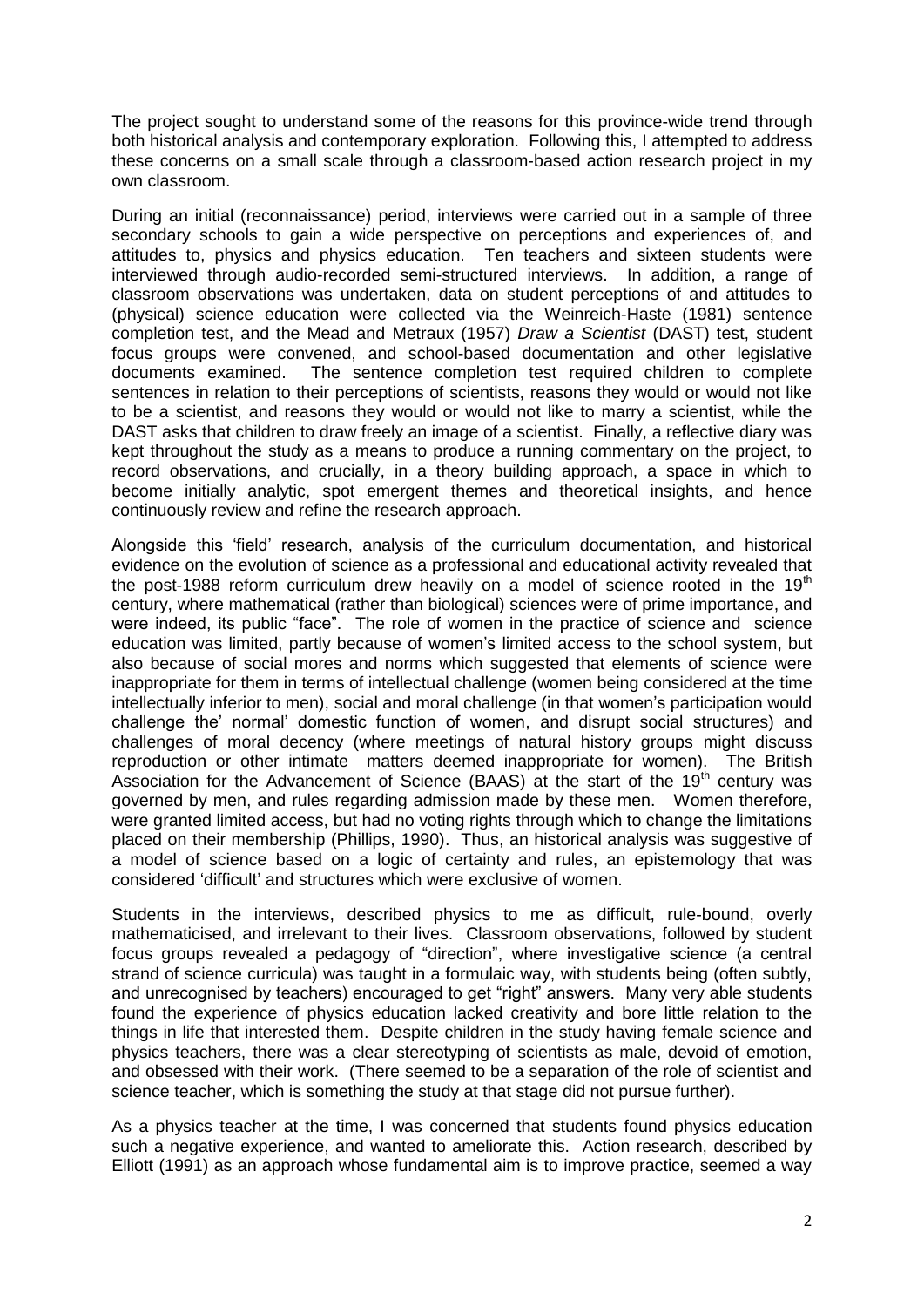in which I could search for both understanding, and practical solutions. Winter summarises this succinctly

> *Although the possibility of change is grounded in the distinction between action and research, it requires equally an intimate and principled linkage between the two, in order that the 'findings' of research can be translatable back into the world of action.* (Winter, 1987: 21)

Action research as a theory generative approach to this concern seemed an appropriate way not only to generate deep understanding about the nature of "problem" itself, but to help me to make informed judgments about possible actions I could take to address it.

#### **Theories explained and their use justified in the context of this research project**

In discussing the role of theory in this action research project, it is pertinent to provide an initial introduction into the conceptual and methodological bases employed. My premise was that theoretical constructs would not be identified at the start, but would emerge through iterative data analysis processes during the progressive cycles of action research*. .* (see Fig. 1 for an illustration of one cycle) Much of that data would be generated from my practice.

> *It* [action research] *has a very specific purpose, enabling professionals to understand their practice better, and use that enhanced understanding in order to effect changes in practice.* (McAteer and Dewhurst, 2010: 34)

Rather than produce data to test particular hypotheses or theoretical frameworks, I intended my study to yield data which would generate testable hypotheses and theory. This inductive approach to research is well documented in educational and other fields of study (Mintzberg (1979), Van Maanen (1988) and Carr (1980 and 1986)). Building on the concept of "grounded theory", as by Glaser and Strauss (1967), it advocates an iterative approach to data analysis, allowing emergent themes to feed into the development of data-derived theory. Its starting point is the 'clean slate'. In practice, this involves the articulation and suspension of preconceived notions about relationships and outcomes at the outset.

There is also a question in relation to the definition of 'theory' and the extent to which a theory is generalisable. Within the confines and purposes of my study my working definitions derived from an adaptation of Pfeffer's (1982) definition that a good theory is parsimonious, logically coherent, and testable, and as Eisenhardt (2002) suggests, results in new insights. Thus, my study should yield elegantly simple insights, be grounded in the data, providing for myself and others, insights into elements of practice, and a means by which to address concerns.

The fundamental aim of the study was to understand and improve a situation within my own practice and its broader context. Many practitioners find themselves similarly faced with such real-life problems. Following the work of Stenhouse in the 1970s, the concept of classroom based research was developed as a means of teachers' professional development. He suggested that the work of the teacher be researched by teachers themselves. Modern usage of action research owes much to this heritage. He felt, however, that this research should be supported and guided by professional researchers who would also identify the focus for the research (Stenhouse, 1975). Action research, unlike other forms of research, was designed to address specific and particular practice based problems,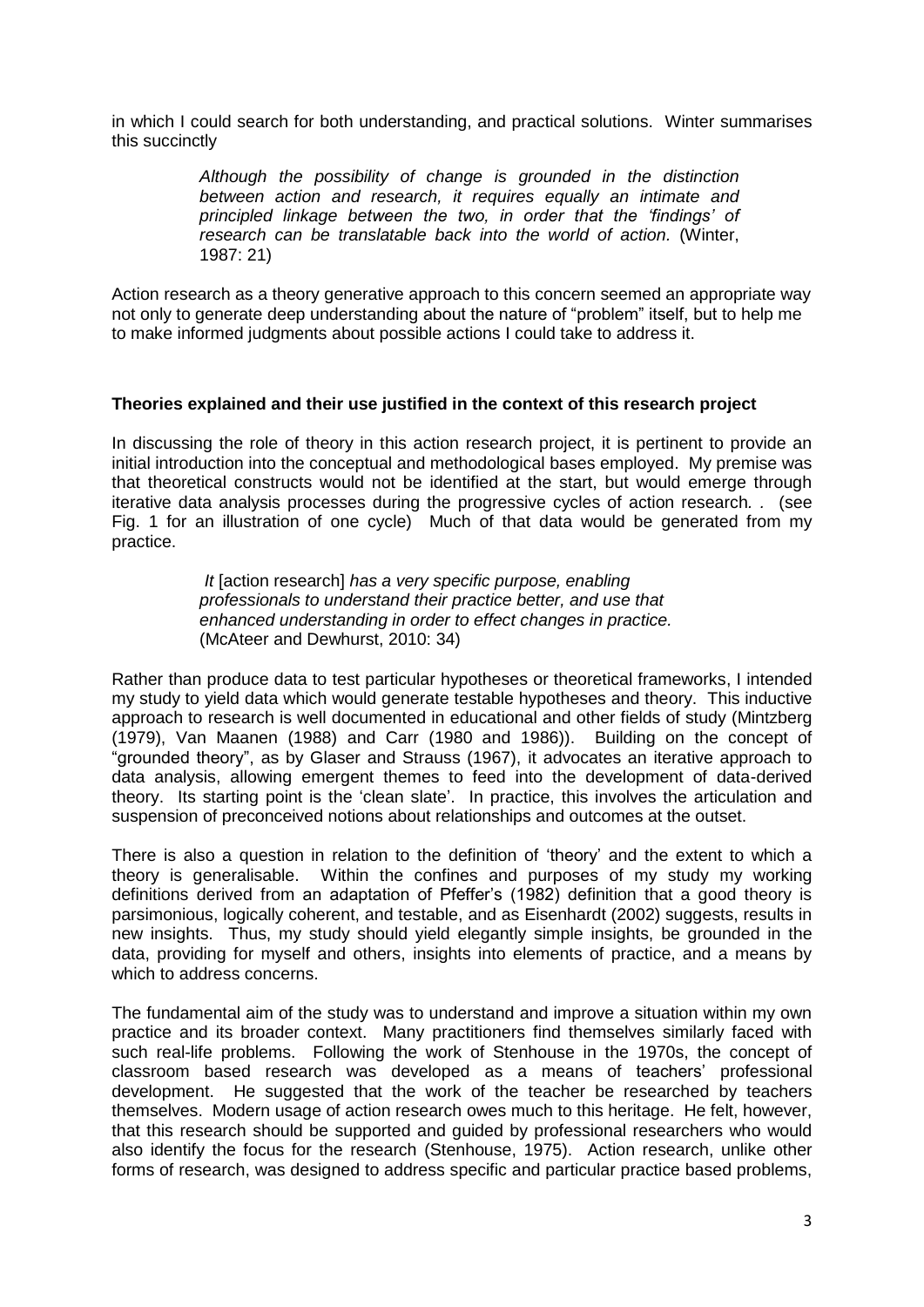developing specific and particular understanding, action hypotheses and actions steps in response to these practical problems, generating theories of practice.

Elliott developed the model, suggesting that teachers should themselves identify the focus of the research, in an effort to understand 't*he social situation in which the participant finds himself*' (Elliott, 1978: 355). Identifying a reciprocal relationship between theory and practice, he suggested that '*theories are not validated independently and then applied to practice. They are validated through practice.*' (Elliott, 1981: 1)

In order to maintain the reciprocation between research and action, between theory and practice, action research is operationally cyclical, the findings of each cycle informing the planning and carrying out of the next. Various representations of cycle are used, many of which derive from models of Kemmis and McTaggart (1981) or Elliott (1981 and 1991).

The model I chose to use in my study was Elliott's (1991), in which an initial concern is identified and considered through a fact finding or *reconnaissance* period. Initial analysis allows for the development of 'action hypotheses'*,* which inform the plan of 'action steps', which are then 'implemented, monitored and evaluated'. Initial findings are then used to inform revision of the general plan and development of the next action steps. This self197 reflective and evaluative process can proceed through a number of cycles, each having the potential to further review and refine the initial concern or question (or indeed, as if sometimes the case, re-formulate it based on new understandings) with the subsequent action steps tending asymptotically to resolution of the issue. In the project described here, this process was undertaken through three such cycles, each comprising contemporaneous analysis and theorising of practice that informed professional learning the planning of action hypotheses and the development of future action steps.

In action research, the research itself becomes part of the practice researched, while the practice becomes a research practice. Given the dynamic nature of my concerns, and my desire to both develop my understanding and my practice in relation to them, action research provided a suitable framework.

Action research therefore has the ability to transform both the nature and the possibilities of both action and research, providing a powerful means by which practitioners can enhance the potential for their practice to become *praxis*, or 'practical philosophy'. The action researcher, is in the words of Bridges (2003), *a philosopher in the classroom*.

#### **The application of theory to the research**

Within an action research paradigm, conceptualised as "*an embodiment of democratic principles in research*', (Carr and Kemmis, 1986: 164) the notion of "applying" theory can be problematic in that there is a hierarchical assumption that theory is the academic understanding that is applied to, and hence subordinates the lesser practice. This section deals therefore with the **relationship** between theory and practice in the project. As Winter says

> *However, although the possibility of change is grounded in the distinction between action and research, it requires equally an intimate and principled linkage between the two, in order that the 'findings' of research can be translatable back into the world of action* (Winter, 1987: 21)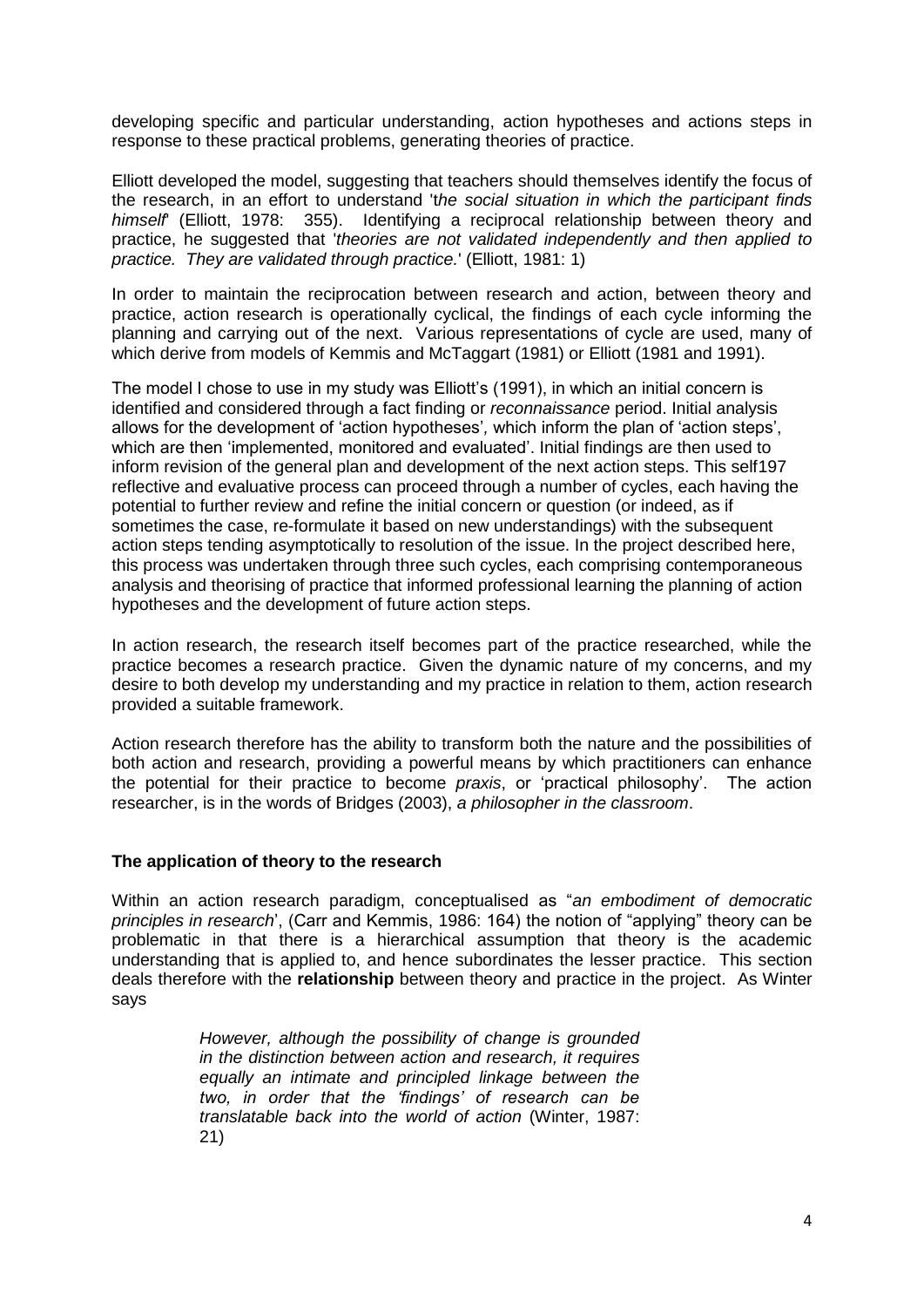The first round of student interviews in the project yielded insights into their experiences and perceptions of science. One student gave a damning indictment of both the curriculum and the pedagogy of physics, saying

> *... you copy things off the board and you learn them, and you're tested and there's not much creativity in it…. In a set of results in an experiment, there's basically one conclusion you can draw that's right or wrong…*

Another, discussing the role of investigative work in the curriculum suggested that in reality, it was not at all investigative

> *it's like you were discovering things that there was a set rule to, there was nothing really to ... explore.*

This had resonances with the GCSE reports of Physics investigations that I had been marking at the time, which included such conclusions as

> *… this proves that my hypothesis was true and that my experiment was a success.*

And:

*… in general I am satisfied with my investigation. My predictions were proved correct.*

Initial findings like these informed reflection during the reconnaissance phase of action research. Models like those of Ghaye and Ghaye (1998), and Moon (2006) support a critically reflective analysis of findings, leading to the subsequent theorising of practice in order to develop contextualised understanding of specific problems or concerns.

A challenge, however for practitioners is to accept and act on the implications of findings that test our normality.

> *Paradigmatic assumptions, are … the hardest for us to challenge, as they represent the way in which we have learned to see and understand the world. Most of us are highly resistant to such challenges*…(McAteer *et al.* 2010)

The particular challenge of this 'practical philosophising' is its inherent imperative to change practice. Day in his 1993 paper discusses the '*confrontation*' of our professional learning in a way that links the outcomes to future, informed action. Analysis of my research data allowed the development of theoretical descriptors of the current situation in science education, and the proposal of alternatives, which were used to generate a more holistic model and practice of science education for students.

#### **The relevance and effectiveness of using theory**

Using a theory generative, or theory building approach to researching the "problem" of girls in physics opened up for me an unexpected and unknown world. While the initial question had been about girls in physics, successive iterations of data analysis allowed me to understand that there were questions about boys in physics also. The production of initial statistical data precipitated a series of "why" questions, leading me to pursue a qualitative investigation that might help me understand, and do something about the situation. As Mintzberg (1979) puts it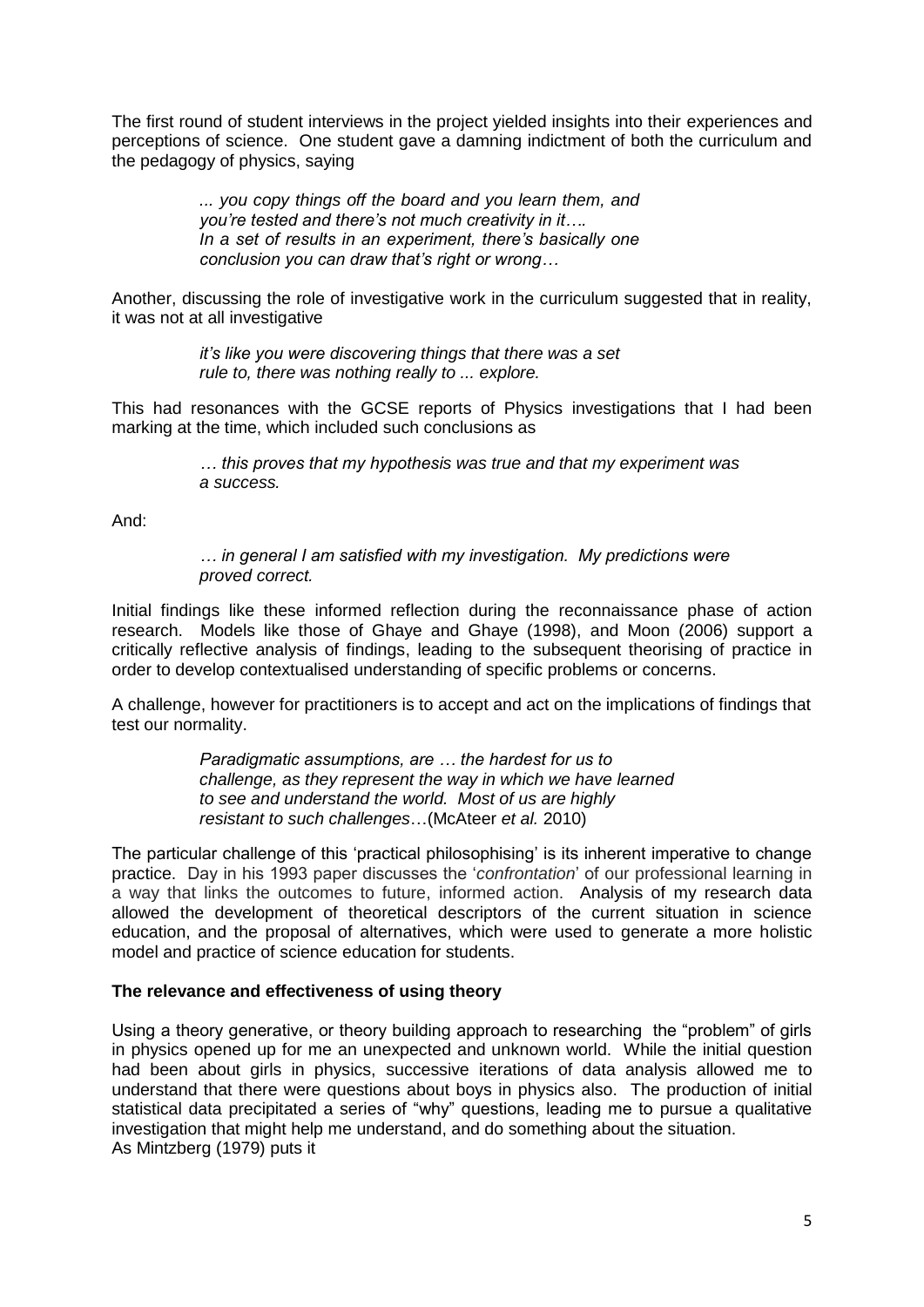*Theory building seems to require rich description…we uncover all kinds of relationships in our hard data, but it is only through the use of this soft data that we are able to explain them* (Mintzberg, 1979: 587)

Interviews with the young people opened to me their experiences of science and physics education from an entirely different perspective. Their articulations of science education experiences, alongside their cultural perceptions of science and scientists drew me to question just where this model of the science curriculum had arisen. In the late  $20<sup>th</sup>$  century when science had experienced a significant shift from its underpinning of certainty and predictability located in a Boolean logic, to a binary, and later a fuzzy logic, the culture and practice of school science owed much of its structures and associated pedagogies to a model of science developed and professionalised by the British Association for the Advancement of Science (BAAS) in the  $19<sup>th</sup>$  century. Giving hierarchical superiority to the mathematicised sciences, and promoting a male dominated social, cultural and epistemological practice of science, the BAAS model of science was still exerting its logically inconsistent influence at the cusp of the  $21<sup>st</sup>$  century.

Action research in its cyclic approach to data collection, analysis, and hypotheses testing allows the initial question to shift, and new sources of data or methods of data collection to be explored. Eisenhardt (2002) suggests that this is not only legitimate, but necessary in theory building research approaches, talking of the "controlled optimism in which researchers take advantage of the uniqueness of a specific case and the emergence of new themes to improve resultant theory" (Eisenhardt, 2002: 16-17)

In addition, as is a central tenet of action research, the production of contextualised understandings and insights provided the supporting evidence for the subsequent production of contextualised plans of action. For the practitioner researcher, this process emulates and reinforces Stenhouse's (1975) concept of the curriculum as a process, '*procedures, concepts and criteria, which cannot adequately be translated into the performance levels of objectives*' and its issues are subject of '*speculation*' rather than '*mastery*'. (Stenhouse, 1975: 85)

## **Summary conclusions and recommendations**

*The discovery of the appropriate theories*

The approach I have taken could in some respects be seen as a rather eclectic mix of philosophical and philosophising approaches. Given the broad reach of the study, this was felt to be appropriate in that it allowed for a data-driven approach to analysis. Thus, when issues of gender arose, for example, it was considered appropriate to explore feminist perspectives, and standpoint theory as a means of understanding the phenomena revealed through the data. Similarly, when issues relating to the nature of science were raised, analysis involved an exploration of the history and philosophy of science. This degree of match between the data themselves, and the analytic tools echoes what Green (1999: 106) has called, concerns with "the particular".

*The ease or difficulties with understanding the theories*

For many researchers new to data-driven, theory-generative approaches, a particular stumbling point can be, paradoxically, a tendency to ignore the data. Practitioners in policy led practice can find it difficult to listen to the data, responding instead to contemporary policy or "flavour of the month" approaches. In addition, the new, and often insecure researcher may find the "voice of authority" of texts initially more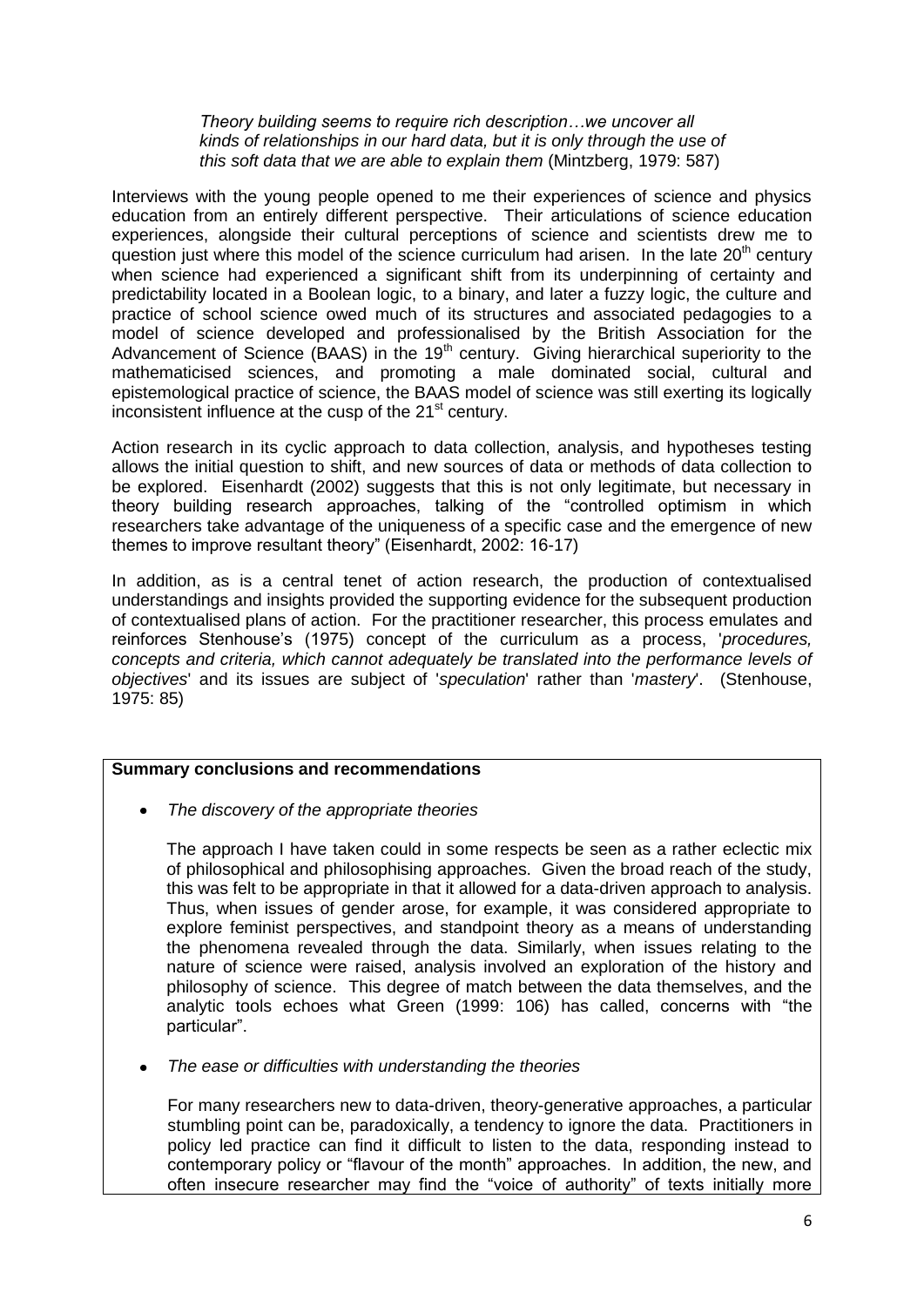seductive and persuasive, and thus accord those views more credibility than their own data. This can result in a tendency to make the data "fit" a pre-chosen theoretical framework, rather than let the data suggest the arrival at, or indeed derivation of theory.

# *The difficulties of application to data and texts*

A particular difficulty of data driven approaches is lack of predictability in the research process. The iterative nature of an action research, or grounded approach has been well documented as a source of some concern to practitioners, and can lead to a loss of confidence in the process (and the ability to engage in it). The range of literature to be consulted cannot be pre-specified, and this may heighten feelings of insecurity in new researchers.

# *What the application of the theories revealed*

In-depth investigations of a particular and contextualised concern is of significant value to practitioners concerned with developing deeper understanding, and formulating possibilities for improving that situation. This contextualisation and specificity allows practitioners working in complex and dynamic environments to formulate possible problem-solving approaches specifically matched to the context. In the context of this research, pursuing a data-driven approach allowed a much fuller understanding of the cultural and historical derivation of contemporary concepts of science and science education to be reached than might otherwise have been done. This in turn, helped explain some of the disrupt between student and teachers expectations of science, and their experiences of it.

## *How the absence of these theories might have impaired understanding*

In many practice-based contexts, policy concerns dominate, and practitioners can become overly dependent on "off the shelf" solutions to perceived problems. Without the deep exploration of the reconnaissance phase of, for example, an action research approach, it is possible that the manifestation of a particular problem or issue may be misconstrued in terms of it originary causes, and hence responded to inappropriately. Given the initial concern in the project about the decline in the uptake of physics at A-Level, particularly by girls, it is almost certain that without the deep exploratory phase of this project, the possible explanation for the phenomenon might simply have related to theories of gendered choices, rather than the historical and philosophical theories of science and science education, and indeed their relationship with gender issues.

## *The limitations of the theories*

Despite the potency of such a grounded approach to analysis and professional learning, it is important that practitioners do not over-claim the significance of their findings. Another important potential limitation of this type of work is the privileging of the author's voice. The use of participant, validation group feedback can help ameliorate this

*Reflection and recommendations of the experience*

Those practitioners engaging in such an open-ended exploration of practice would benefit from reading the work of Cook (1998) and Mellor (1998), both of which describe and discuss not only the "messiness" of action research, but also its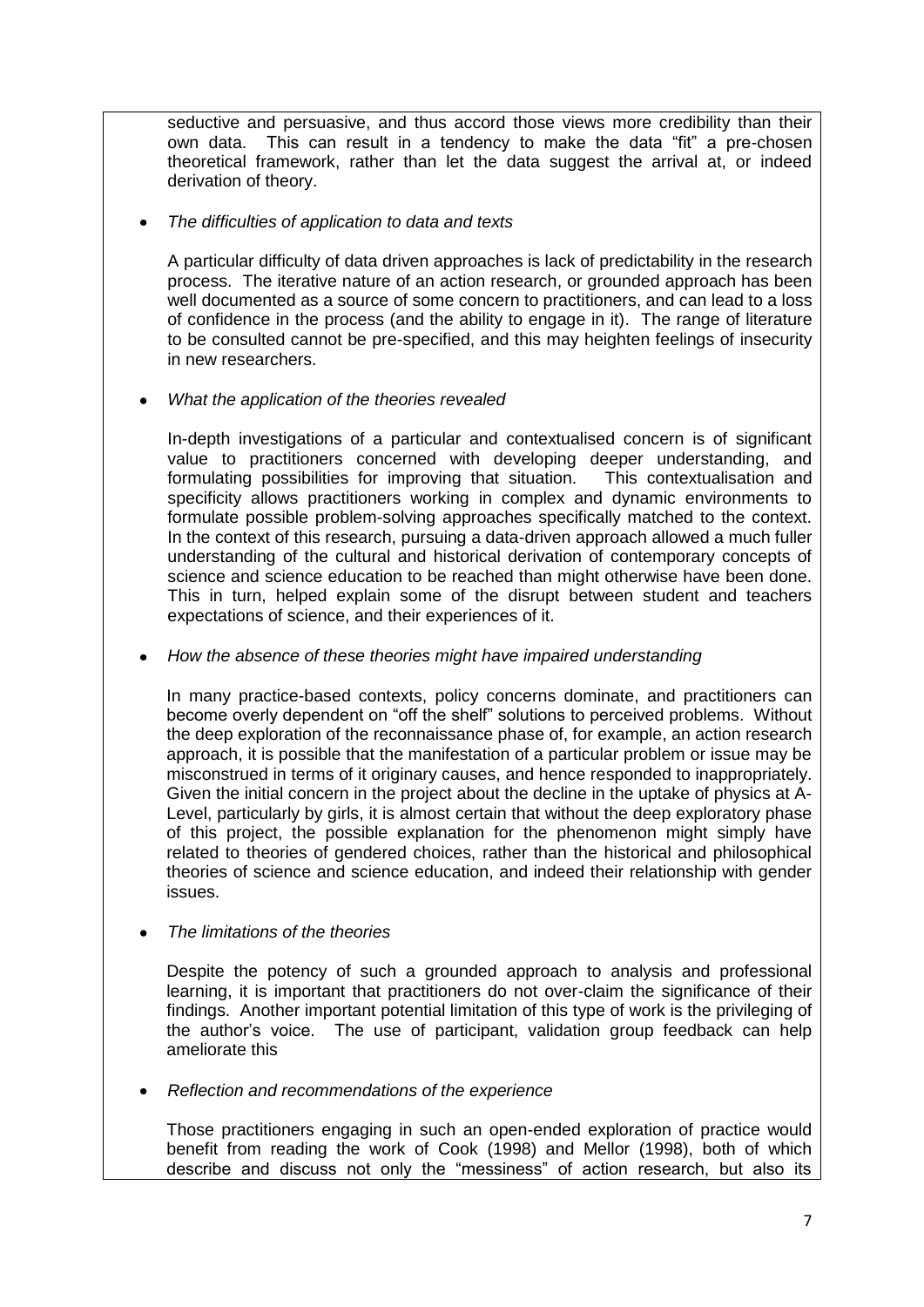necessity in the process. Many metaphors exist to describe the process and the affective experiences of undertaking it, with Schön's "swampy lowlands" and "lily pads" probably being the best known (Schön 1983). Having steered a course through such a process, however I can testify to the rewards, both in terms of professional practice, and also academic development. Sharing that experience enriches it further, and enables a more confident journey through it.

# **Recommended Further Reading:**

## Carr and Kemmis (1986)

Described by some as "a hard read", the book has also been described by Carr himself as having been "a hard write", this text is considered by many a seminal and influential book, providing a critical theory insight into the nature, function and purposes of action research, and an ongoing discussion of the theory-practice relationship. It worth reading this text, even in part, for its richness and depth of meaning.

## Pine (2009)

Combining a sound philosophical and epistemological analysis of the conceptual bases of action research, this text also addresses pragmatic and practical matters in a way that is accessible to practitioner researchers. Beginning action researchers will find it both supportive, but with appropriate intellectual challenge. The structure of the book, in making "Practicing Action Research" the third section (rather than the first, as is the case in many such texts), following discussions of the conceptual underpinning, and the validity of action research, provides a refreshing, and useful backdrop to the practice-based issues involved in doing this type of research

## **References**

Bridges, D. (2003) A Philosopher in the Classroom. *Educational Action Research,* 11 (2), 181-196.

Carr, W. (1980) The Gap Between Theory and Practice. *The Journal of Further and Higher Education*, 4 (1), 60-69.

Carr, W. (1986) Theories of Theory and Practice. *The Journal of the Philosophy of Education,* 20 (2), 177-186.

Carr, W. (2005). The Role of Theory in The Professional Development of an Educational Theorist. *Pedagogy, Culture and Society*. 13 (3), 333-345.

Carr, W. and Kemmis, S. (1986) *Becoming Critical: Education, Knowledge and Action Research,* London, The Falmer Press.

Cook, T. (1998) The Importance of Mess in Action Research. *Educational Action Research,*  6 (1), 93-109.

Day, C. (1993) Reflection: A Necessary but not Sufficient Condition for Professional Development. *British Educational Research Journal,* 19 (1), 83–94. Elliott, J. (1991) *Action Research for Educational Change*, Milton Keynes, Open University Press*.*

Elliott, J. (1981) *A Framework for Self Evaluation in Schools*, Cambridge, Cambridge University Press*.*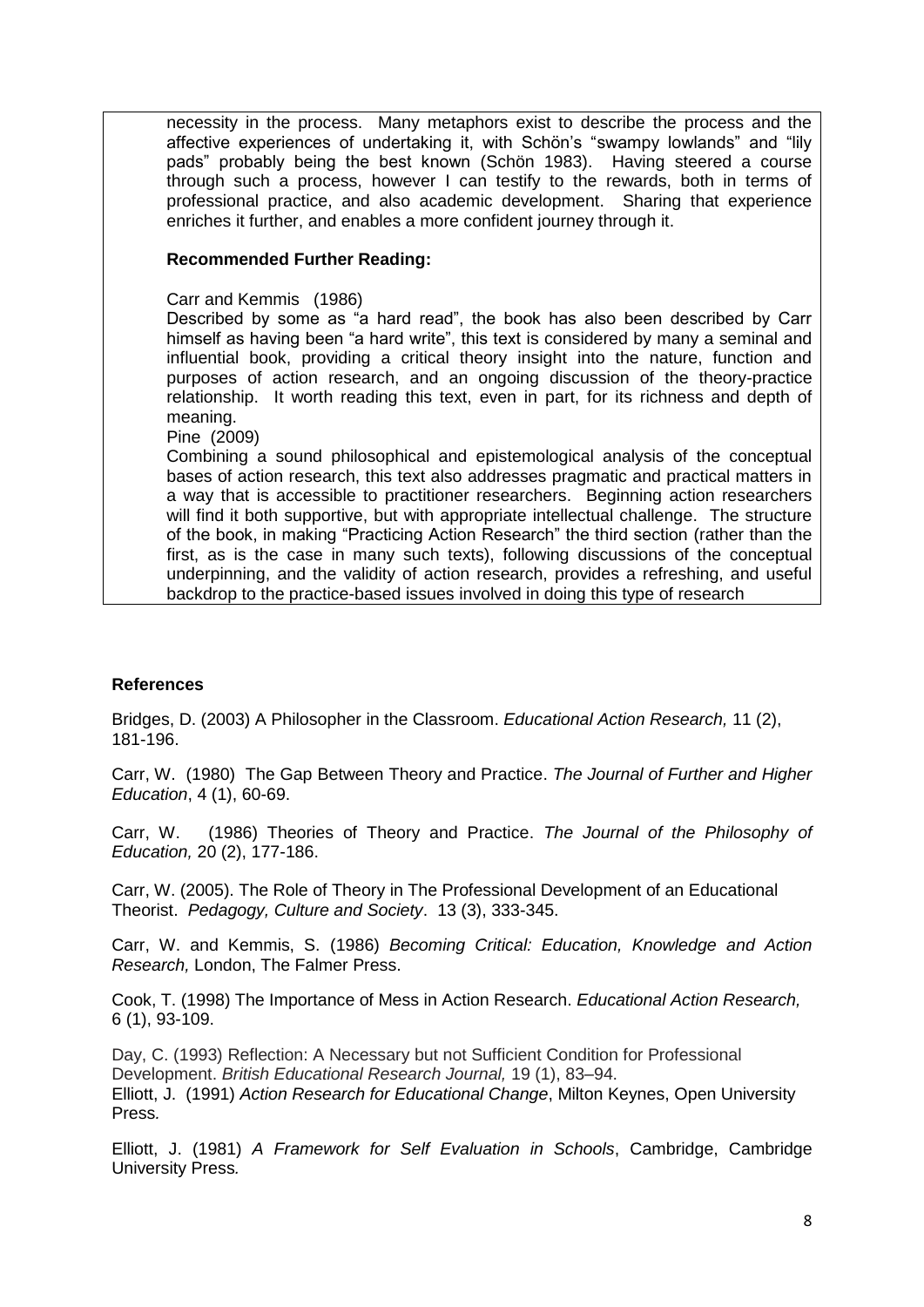Elliott, J. (1978) What is Action Research in Schools? *The Journal of Curriculum Studies*, 10 (4), 355-337

Eisenhardt, K. (2002) Building Theories from Case Study Research, in *The Qualitative Researcher's Companion*: *Classic and Contemporary Readings* (eds A. M. Huberman and M.B. Miles), London, Sage, pp 5-36.

Ghaye, A. & Ghaye, K. (1998) *Teaching And Learning Through Critical Reflective Practice*, London, David Fulton Publishers,.

Green, K. (1999) Defining the Field of Literature in Action Research: A Personal Approach. *Educational Action Research,* 7 (1), 105-124

Glaser, B. and Strauss, A. (1967) *The Discovery of Grounded Theory: Strategies of Qualitative Research*, London, Wiedenfeld and Nicholson*,*.

Kemmis, S. and McTaggart, R. (1981) *The Action Research Planner*, Victoria, Deakin University Press*.*

McAteer, M. (2000) Contemporary Science Education: Some Historical and Philosophical Roots. DPhil Thesis. University of Ulster.

McAteer, M. and Dewhurst, J. (2010) 'Just Thinking About Stuff': Reflective Learning: Jane's Story. *Reflective Practice: International and Multidisciplinary Perspectives*, 11 (1), 33-43

McAteer, M. with Hallett, F. Murtagh, L. and Turnbull, G (2010) *Achieving your Masters in Teaching and Learning*, Exeter, Learning Matters.

Mead, M. and Metraux, R. (1957) The Image of the Scientist Amongst High-School Students, in *The Sociology of Science* (eds B. Barber, and W. Hirsch)*,* New York: Free Press of Glencoe, pp 384-390.

Mellor, N. (1998) Notes from a Method, *Educational Action Research,* 6 (3), 453-470

Mintzberg, H. (1979) An Emerging Strategy of 'Direct' Research, *Administrative Science Quarterly* 24, 580-589

Moon, J. (2006) *A Handbook Of Reflective And Experiential Learning: Theory And Practice,*  London, RoutledgeFalmer*.*

Pfeffer, J. (1982) *Organizations and Organization Theory*, Marshfield MA: Pitman.

Phillips, P. (1990) *The Scientific Lady: A Social History of Woman's Scientific Interests 1520- 1918*, London, Weidennfield and Nicholson.

Pine, G. (2009) *Teacher Action Research: Building Knowledge Democracies*, London, Sage.

Schön, D.A. (1983) *The Reflective Practitioner: how Professionals Think in Action*, Aldershot, Avebury.

Stenhouse, L. (1975) *An Introduction to Curriculum Research and Development*, London: Heinemann.

Van Maanen, J. (1988) *Tales of the field: on Writing Ethnography*, Chicago: University of Chicago Press.